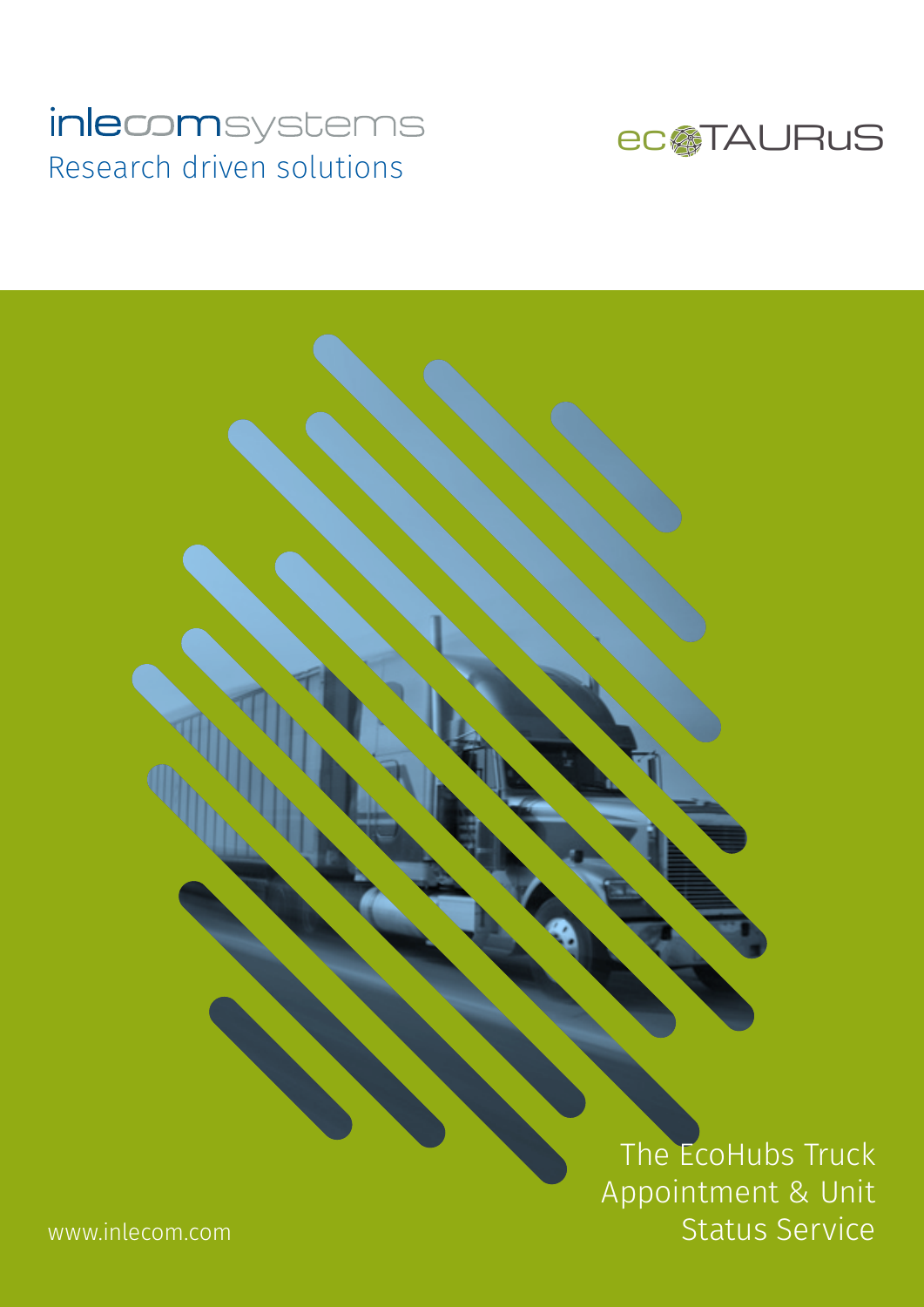# .<br>iew

# ecoTAURuS: a new breed of software services for green terminals

ecoTAURuS is an innovative e-transport solution for real time truck – terminal collaboration, designed specifically to speed up and optimise the loading and unloading process in multi-modal terminals.

**ATO Terminal** Call number: 57D1F2681 Start Time: 26/09/2014 End Time: 26/09/2014 a



Supported via the European FP7 project EcoHubs www.ecohubs.eu

## Optimised Operations

ecoTAURuS delivers a service that allows stakeholders around a group of terminals to increase their effectiveness and optimize their operations through the seamless integration of truck appointments systems and the consolidation of unit status data from multiple sources. ecoTAURuS has been designed and configured to run on smart mobile phones and belongs to a new breed of terminal software services which can be seamlessly integrated with back office systems, able to connect and exchange information with systems regardless if these are made of Legacy or Web 2.0 enabled technologies.

#### ecoTAURuS Offers

Business innovations: Process improvements addressing weaknesses of existing practices particularly from a collaboration perspective between terminals and their users, offering new services, such as consolidation of logistic chains and increased utilisation of resources.

Technology innovations: secure connectivity infrastructure for terminal stakeholders through Access Points and integration tools for Terminal Community creation and support; it enables the newcomers to 'connect once and talk to everyone' lowering the economic barriers to connect for budget sensitive SMEs. Further, intuitive smartphone interfaces add to user acceptability.

apacity building: availability of highly cost effective solution and freeware (Access Points, mobile apps, best practice process and data templates for easy configuration and agility) for SME participation.



#### Functionalities and Differentiators - Unique Value Propositions

ecoTAURuS was conceived and built based on the requirements of two terminal operators, IFB and Adria Kombi, and provides:

Unit Order Management: retrieving, sending and providing visibility on unit order information from multiple sources; shared visibility of preferred unit loading/unloading slots to maximize the potential for direct loading/unloading.

#### Integration with multiple terminal and

other systems: seamless collection of Track Appointment Reservations, Visit/Call IDs, slot availability, TOS generated events.

**Trip Order Management:** optimised retrieving, updating, sharing of information from multiple sources.

**Trucker Mobile Interface:** receiving/accepting trip orders from multiple sources, reporting unit status, receiving notifications, transmitting GPS data.

**Automated Incident Notifications: notifications** for unit delays, traffic data, terminal capacity, congestions, equipment failure through secure channels to the responsible actors/roles.

#### Information Exchange/Authentication:

enhances security and information protection through a single Access (Entry) Point, alleviating the routing concerns for messaging.

**Measurement:** seamless connection and streaming data flows with measuring and benchmarking application for decision support, process monitoring, and strategic planning.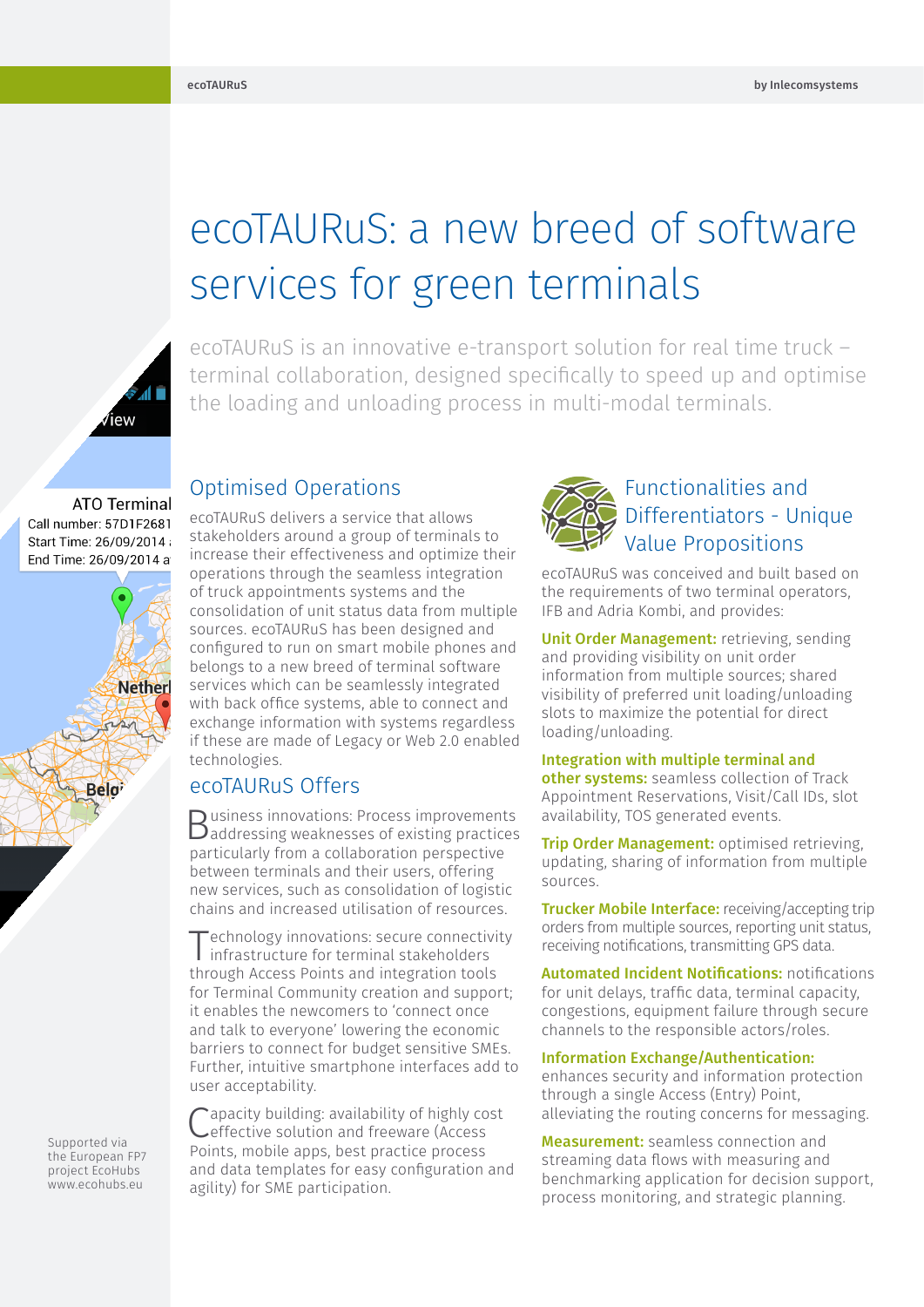4. Offers a smart and user friendly mobile interface.

The system is suitable for terminal and intermodal operators, trucking companies, truckers, and dispatchers. The service is also bundled with complementary security, environmental and marketing services depending on the type of terminal or port.



unit status collection through trucker's mobile interface.